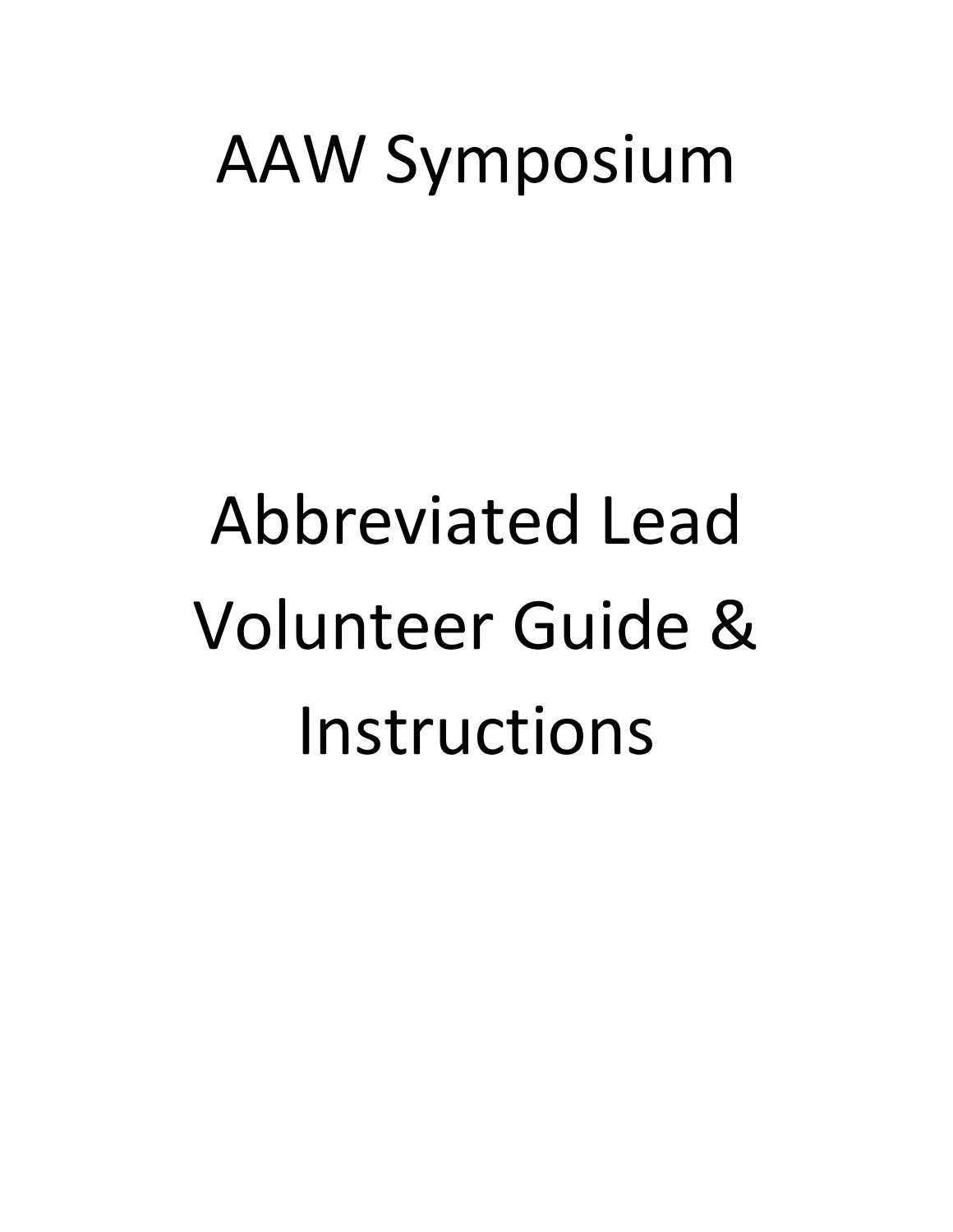## **SYMPOSIUM LOCAL LEAD**

#### **Goal:**

Provide communication, organization and coordination between the AAW Symposium Chair, AAW National Volunteer coordinator, Local Leads, AAW Board Members, and AAW Staff. Symposium Local Lead is the key local person for Symposium planning and execution. Communication to the local convention center project manager should be routed through the AAW Meeting Planner. This is a local position, designated by the Board President and Symposium Lead of the AAW Board. They will be the primary contact for AAW Staff, coordinators. Primary direction for the Symposium Local Lead is by the AAW Symposium Chair (AAW Board Member). The Symposium Local Lead is usually identified and recruited up to two years in advance of the Symposium as one of the early steps in selecting locations for future Symposia. Potential candidates for this position may be asked to provide the AAW Board with preliminary information such as number of local chapter members, information on conference center and hotel resources, and other information needed for advance planning.

## **Responsibilities:**

- Recruit and designate all Committee Lead positions.
- Local Volunteer Lead should be selected very early in the planning process and help with recruiting needed Leads
- Work with the Local Shipping Lead early in the year to select a secure location for receiving the exhibits, lathes, AAW supplies, and other required items that cannot be shipped directly to the convention center.
- Monitor and support key goals and tasks of individual Lead.
- Act as a "single point of contact" to AAW Staff and Board to receive unplanned requests, assign actions to the appropriate Lead, and report back to the AAW requestor.
- Establish direct working relationships with the AAW Symposium Lead. Use this relationship to interface with AAW and local committees on issues involving access, delivery, specific space and furniture requirements, and other local issues as they surface.
- Arrange for local transportation of equipment, supplies, and exhibits that are shipped to the Receiving Location. Arrange dates and times for all items to be delivered to the Symposium location in advance of Symposium dates. Includes temporary rental of trucks, securing packing materials, and other items not anticipated in advance.
- Coordinate with the Leads in receiving items need for them, Packet Stuffing, Instant Gallery, Youth Equipment, Demonstrator Equipment, and Wood & Materials.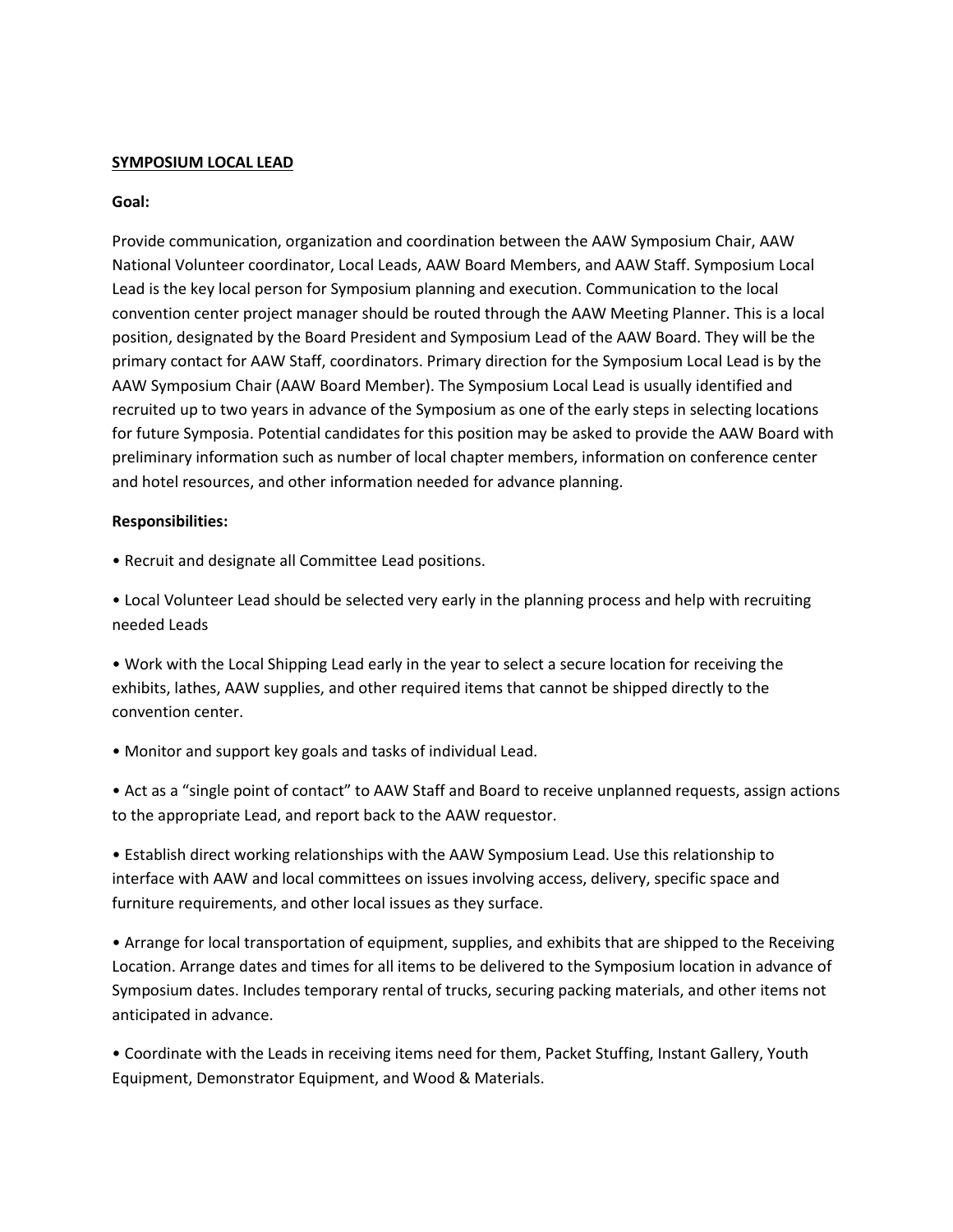• Make the final decision regarding distribution of raffle proceeds, after the Symposium is over and pending accounts have been settled.

• The person selected to be the Symposium Local Lead should attend the prior year symposium, establish a relationship with AAW Symposium Chair for that year and observe symposium operations.

• AAW Executive Director and the Symposium Planning Committee Lead will be the direct, on-going contacts with this position.

• The Symposium Local Lead should participate in all Symposium Planning conference calls after the beginning of the year of the Symposium.

• Provide periodic email updates on progress and events to AAW Symposium Chair, the Symposium Planning Committee.

# **AAW National Volunteer Coordinator**

• Based on over all committee needs, volunteer experience and preference, and other factors, the AAW Volunteer Coordinator will help recruit and assign volunteers to areas in each committee and coordinate with all Leads regarding the assignments.

• Work with the Local Volunteer Lead, who takes the lead in identifying volunteers from local host chapters, family and friends.

• Work with AAW Program Director to recruit non-local volunteers from registration lists, prior volunteers and SignUp Genius.

• Maintain a point of contact with all people who are identified during the on-site registration process and provide potential volunteers with information relating to volunteer assignments.

• Maintain a database of all volunteer assignments to be used prior to and during the symposium.

• Periodically report to the AAW Symposium Chair and others as needed on the status of volunteer identification and recruitment.

# **Responsibilities:**

• The Symposium Volunteer Coordinator and Local Volunteer Lead must both be available as early as August or September of the year prior to the Symposium to begin recruiting and planning volunteer schedules, recruiting other volunteers, and establishing relationships with all of the local chapters that will participate in being Host Chapters. Both of these positions will require a large amount of unscheduled work during the initial planning months and leading up to the Symposium itself.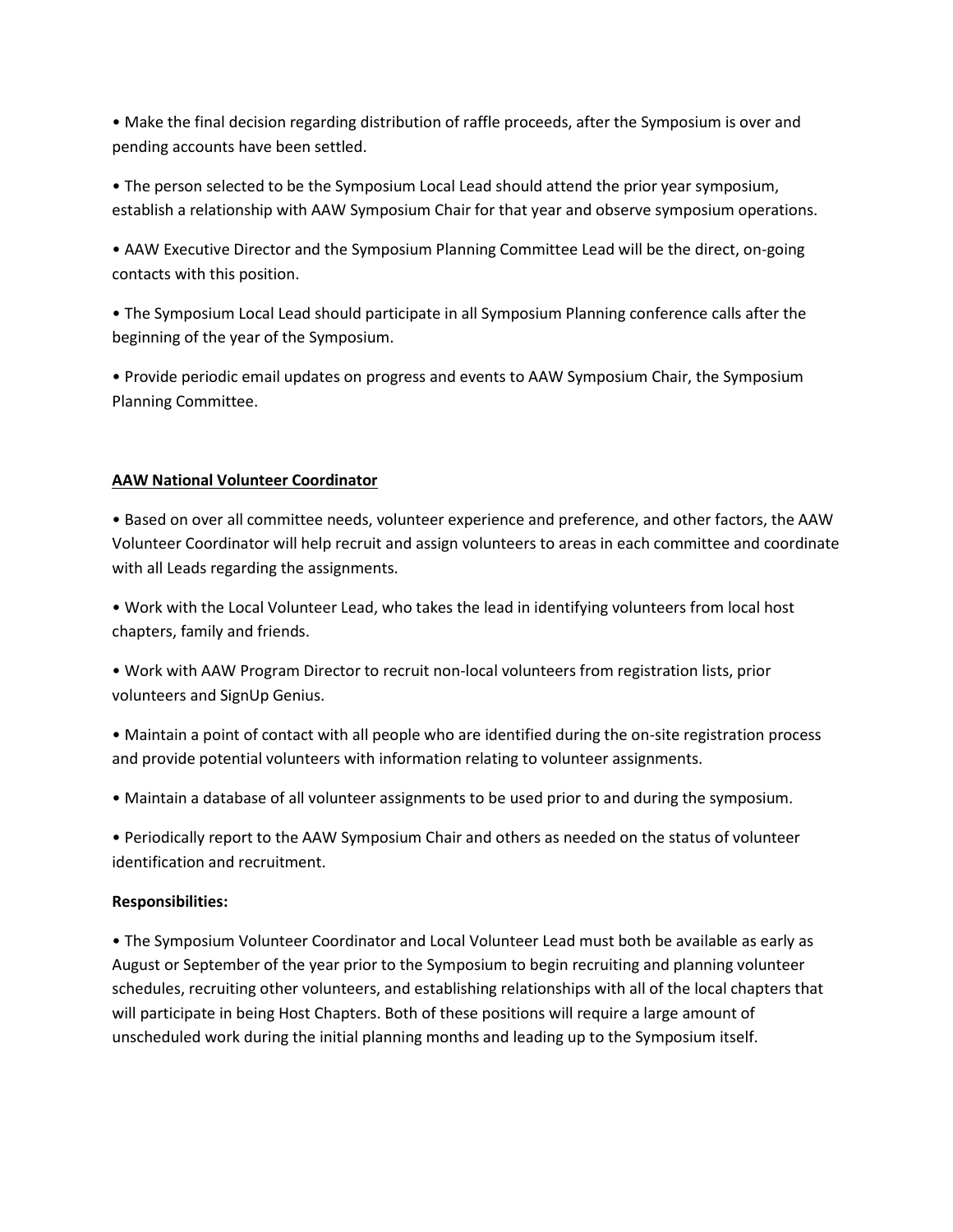• At the beginning of the Symposium week, the Symposium Volunteer Coordinator and Local Volunteer Lead will finalize and print a paper copy of the Volunteer Check-in Sheets. They will also produce a sufficient number of individual volunteer instruction sheets as needed for several key Committees.

• The Symposium Volunteer Coordinator will send an email to all identified volunteers with a listing of needed assignments and request their assignment preferences. Areas needing the most volunteers will be emphasized. Each volunteer will be asked to provide a telephone number (cell phone).

• At the conclusion of the Symposium, the National Volunteer Coordinator will send documentation regarding the volunteers to AAW Symposium Lead, AAW Board and AAW Staff. This information will be used to plan for future symposia and to send out "Thank You" to all volunteers that actively participated.

# **LOCAL VOLUNTEER LEAD**

# **Goal:**

• Provide coordination for the recruitment, identification, assignment and direction of all volunteers, local and visiting, except those managed directly by AAW.

• Work closely with the Symposium Volunteer Coordinator (an on-going National Coordinator position, is directed by the AAW Board.

• Volunteer Lead assists this position by interfacing with the local host chapters and is recruited by the Symposium Local Lead.

• The Local Volunteer Lead may choose to select a Lead for each of the Host chapter in seeking volunteers. Responsibilities:

• Local Volunteer Lead, will provide a list of other leads names and contact information to the Symposium Volunteer Coordinator

• Using the SignUp Genius, Symposium Volunteer Coordinator shall build and maintain a Master List of all volunteers, local and visiting, who have agreed to help with the Symposium, whether prior to the start and/or during.

• Volunteer Lead will recruit volunteers from local chapters and coordinate assignment with the Symposium Volunteer Coordinator and all Committee Leads.

• Periodically (each month or more often) the AAW Staff will send the National Volunteer Coordinator an updated list of registrants who have signed up through SignUp Genius. The new volunteers from each list provided shall be added to the Master list.

• National Symposium Coordinator and the Local Volunteer Lead will frequently review schedules to confirm status of needed volunteers.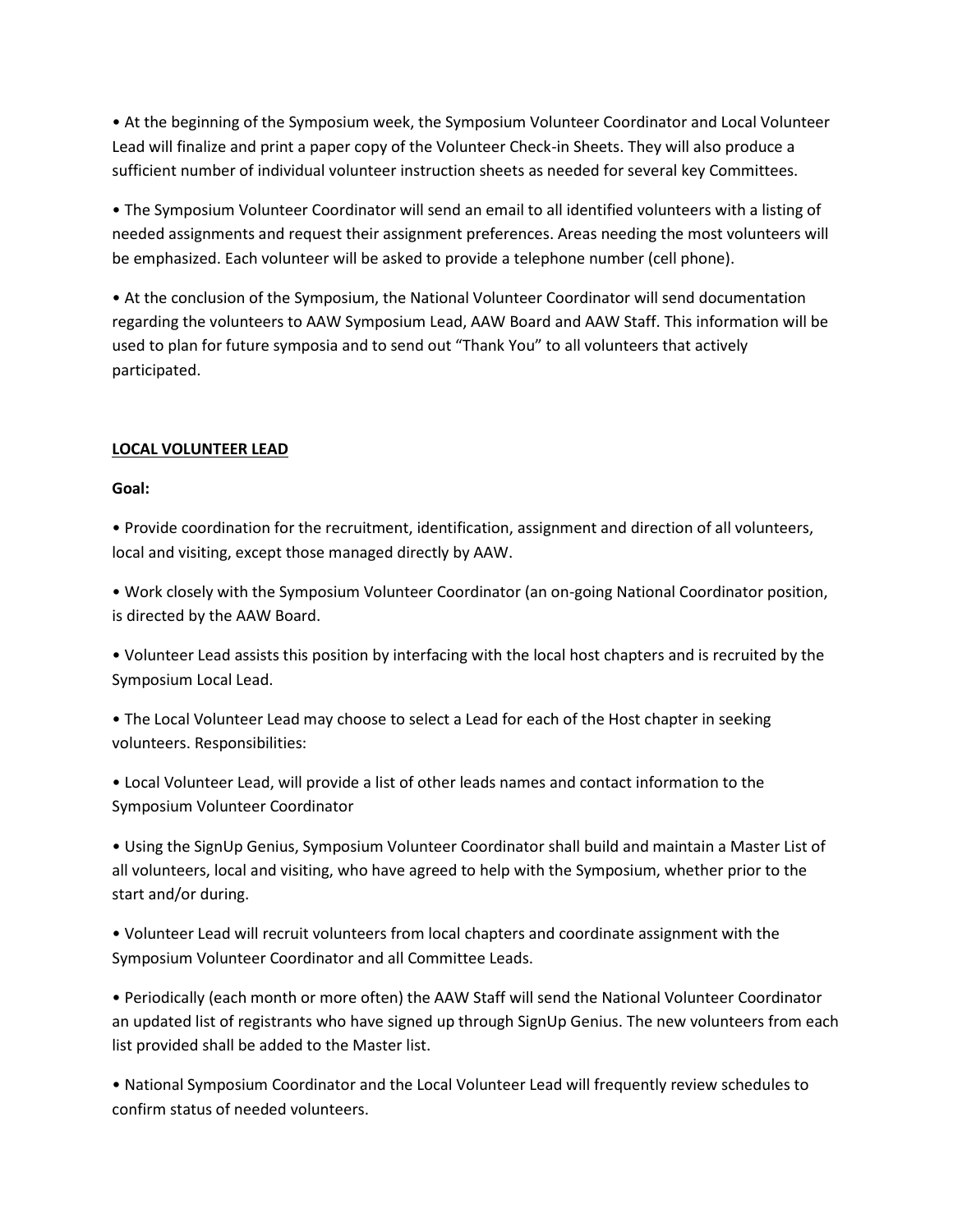• Communication with the assigned volunteers will be from the Local Volunteer Lead and to their Committee Leads.

• The Symposium Volunteer Coordinator and Local Volunteer Lead are responsible for setting up the Volunteer Check-in Desk at the Symposium on Wednesday morning as some volunteers will start at 8am.

• Have all printed schedules, documentation and supplies needed (pens, paper, sticky notes, etc.)

• The Local Volunteer Lead and volunteers must be at the Volunteers booth at all times from Wednesday through the end of the symposium. Thursday will need at least 2 to 3 at the booth at all times.

• They will record the volunteer's arrival, verify any and all assignments against the Master List, request additional volunteer time if more is needed, and give each volunteer a name badge and a volunteer Tshirt.

• Committee members working at the volunteer registration desk shall also greet and register walk-in volunteers assign them to a schedule and add them to the Master List.

• At the conclusion of registration on Thursday, the Symposium Volunteer Coordinator shall see that each Committee Lead received an updated list of all volunteers, both pre-registered and walk-in so the Lead can adjust the schedule as needed for volunteer coverage.

• On Sunday afternoon, Lead will be responsible for breaking down the volunteer area. Gather all paperwork and return supplies to be packed.

• Give all paperwork to the National Volunteer Coordinator by end of day on Sunday. LOCAL VOLUNTEER LEADAAW Symposium Lead Volunteer Guide and Instructions 7 Volunteer T-shirts:

- Work with the AAW Program Director in obtaining written quotes for Volunteer T-shirts to be printed.
- Each will receive one T-shirt for helping the AAW Symposium by volunteering.

• Volunteer Lead will be responsible to pick up printed T-Shirts and deliver to the Convention center on Wednesday.

• Volunteers will fold and sort the T-shirts by size and place them on a table behind the Volunteer Booth.

• T-shirt will be given to volunteer when they check-in. Only one T-shirt per volunteer

# **LOCAL SHIPPING**

**Goal:**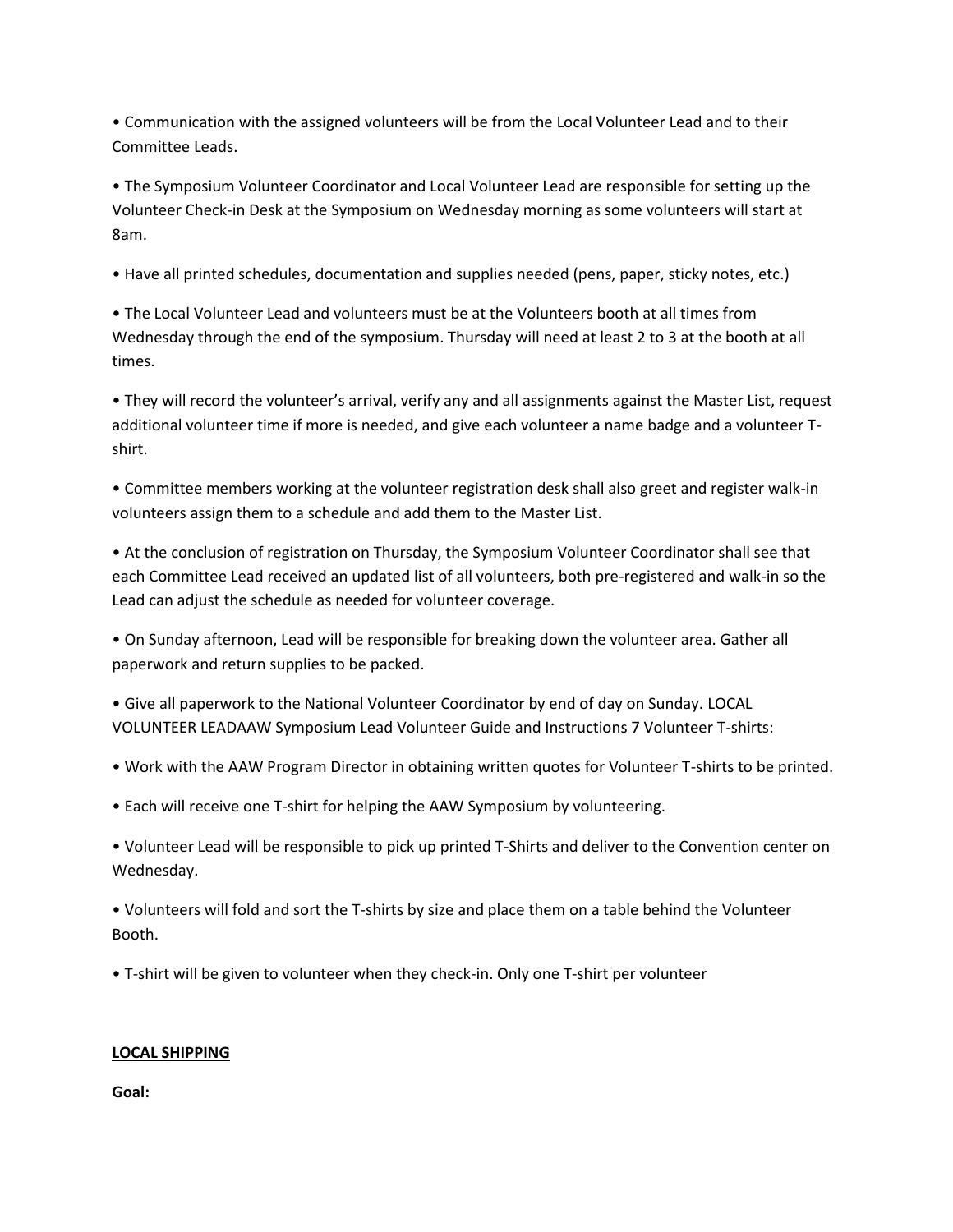Working closely with the AAW Symposium Chair and Symposium Local Lead to identify and operate local shipment receiving locations where equipment, supplies, and turned pieces to be exhibited should be sent well in advance of the Symposium.

# **Staffing & Direction:**

- Recruited by the Symposium Local Lead.
- Specific direction provided by the AAW Symposium Chair and AAW Staff.

• The AAW Executive Director and AAW Staff must be consulted regarding insurance coverage for artwork each year. Responsibilities:

• Working with the Symposium Local Lead, identify (and recommend an AAW contract for, if necessary) all Secure storage locations in the local area, other than those at the Symposium Convention Center site.

• At least three receiving & storage locations need to be established:

• This location needs to be secure and heated/cooled, as some demonstrators will be sending valuable equipment and supplies, and in some case artwork, which must be protected from theft and adverse environmental conditions.

- Secure storage for equipment (youth lathes and stands, tools, wood, packet stuffing materials).
- Storage of auction pieces (approx. 100 to 150 pieces), and pieces for local charity.
- Manage and supervise the receipt of all shipped items.
- Storage of AAW supplies that are not shipped directly to the Convention Center.

• All auction pieces will need to be checked for visible damage. Freight claim to be filed with carrier. This is primarily for shipped turned pieces and artwork.)

• If needed for insurance purposes, AAW will provide estimates of actual retail value on those pieces to be auctioned and/or sold. Estimates for all Empty Bowls submitted will be a basic \$25 amount.

• AAW will instruct all artists and demonstrators to notify Committee Lead by email prior to shipping items.

• The Lead will email sender to verify receipt of items. Acknowledgement of Empty Bowls will not be sent.

# **VENDOR/SAFETY**

# **Goal:**

To support all Vendors in the Trade Show area with booth setup, break and lunch relief, special task assistance, and booth break-down.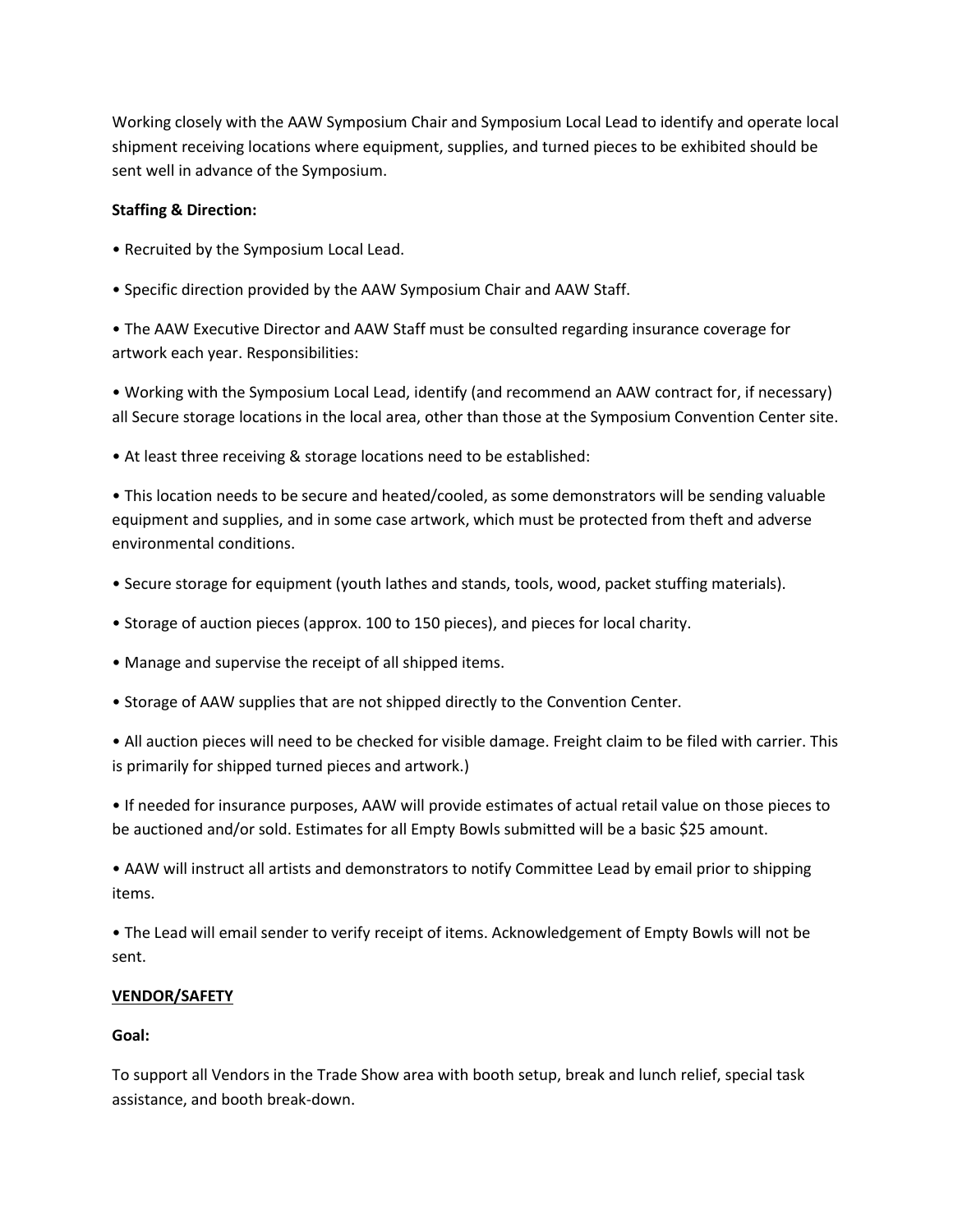Assist with Safety issues Staffing & Direction:

- Lead recruited by the Symposium Local Lead.
- Direction from Symposium Vendor Coordinator (AAW Board Member)
- Volunteers are primarily host chapter members, and others that have used Signup Genius
- When on site, work with the AAW Conference Coordinator as requested. Responsibilities:

• Schedule volunteers for set-up, break-down, and relief shifts. Resolve unexpected issues with the Vendor Coordinator or Symposium Local Lead and/or AAW Staff.

• Vendor Lead must work closely with Vendor Coordinator to become familiar in advance of the symposium with all conference center work rules and policies, including local union (if any) work rules and conference center personnel responsibilities and contact information.

• Setup a table close to where Vendors will be checking in when arriving. This is a temporary setup for Wednesday and Thursday.

• Vendor Lead to work with AAW staff to obtain needed materials to hand out Vendor Registration, Packets, and any other items given to you. See Instructions.

• Setup a space located in a central location, so the vendors will know where to go when needing assistance.

- Note for safety: no one under the age of 18 in the move-in & move-out area
- All volunteers must be briefed in advance of their responsibilities.
- Check-in at the central station to get assigned duties

• Wear an Orange Safety vest only while doing their shift, Vests are kept at the central station. Vests are provided by AAW.

• Note for safety: no one under the age of 18 in the move-in & move-out area

• Volunteers may not be involved in vendor booth sales activities.

• Volunteers may provide assistance in obtaining special items (supplies and equipment; parts) that vendors may need during the Symposium. Vendors are responsible for all related costs.

• Goody Bags for the Vendors

• Work with AAW Program Director in regard to what items should go into the bags and how many bags should go to each vendor.

• Work with AAW Symposium Chair on how many vendors will be attending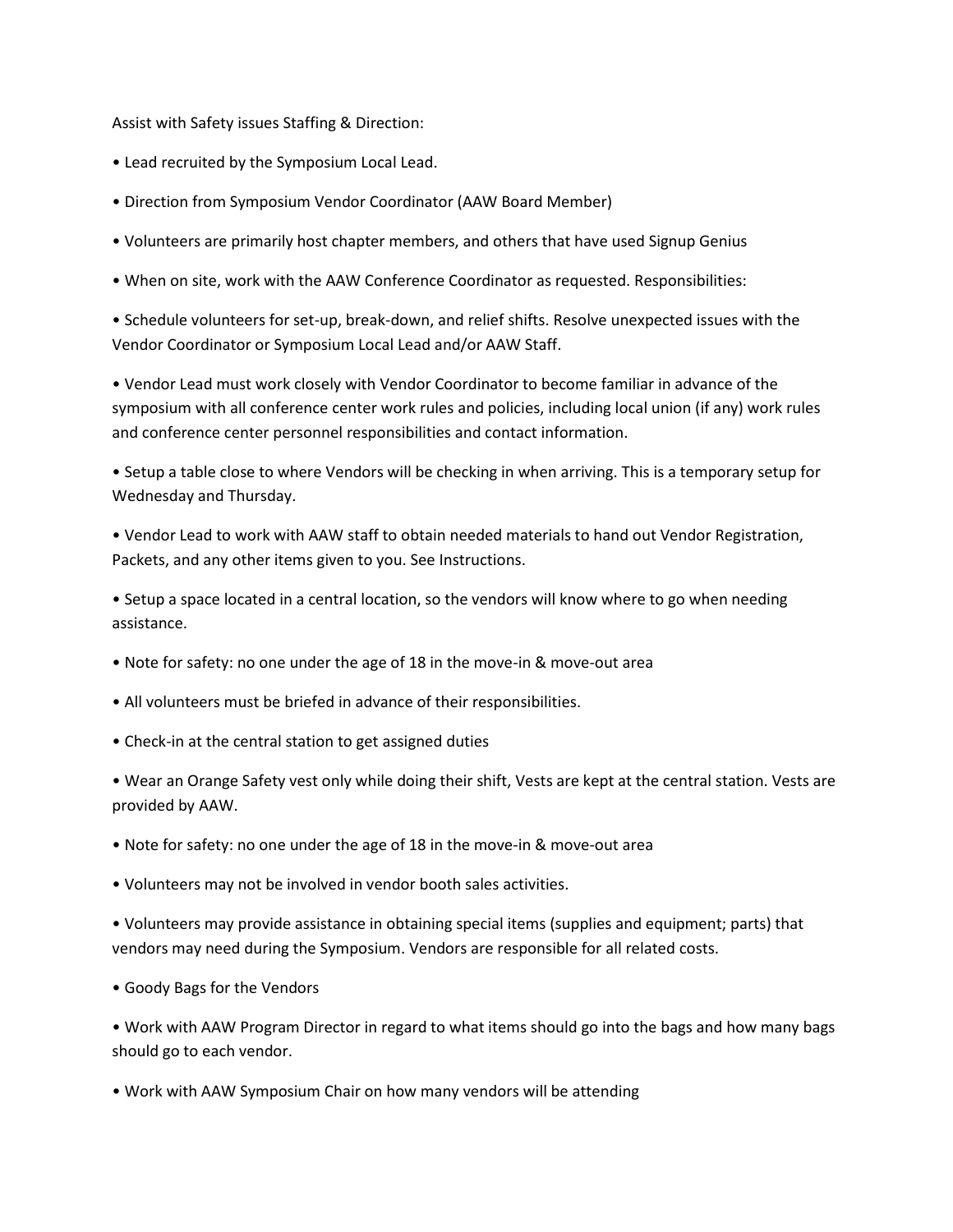• Purchase all items needed (keep receipts for reimbursement) and have item delivered to Symposium site by Wednesday morning

• On Wednesday assemble bags for distribution.

# **RAFFLE**

# **Goal:**

To manage the raffle of one or more special lathes donated to AAW each year for the Symposium. Volunteers will sell raffle tickets, keep records, and manage raffle income during the Symposium.

# **Staffing & Direction:**

• Lead recruited by the Symposium Local Lead. Direction provided by the.

• Direction from Symposium Registration/Raffle Coordinator (AAW Board Member)and AAW Program Director

• Symposium Local Lead and Raffle Lead are responsible for disbursement of raffle proceeds

• Costs should be a specific allowance for the Powermatic lathe and nothing for the Jet midi lathe. Costs incurred for shipping of the raffled lathe(s) to the winner(s) will come out of raffle proceeds. Shipping allowance should be stated on the tickets. Responsibilities:

• Secure printed tickets for the raffle, AAW Staff to provide needed information

• Recruit volunteers. (Aided by the Local Volunteer Coordinator and/or National Volunteer Coordinator as needed.)

• Schedule volunteers and oversee daily activity. Provided needed information to volunteers regarding their responsibilities.

• Gather needed supplies and ensure volunteers for each shift have adequate supplies throughout their assignment times. Supplies consist of raffle tickets and forms to record sales for each shift, number of tickets sold, money collected, etc. Supplies are provided by AAW staff.

• AAW Program Manager is responsible for securing the tickets, records, and money when not selling the tickets.

• Be available to handle any special problems and/or complaints.

• Assist the AAW Symposium Lead in conducting the drawing at the Banquet.

• Conduct a final count of tickets and money collected for the raffle account balances at the conclusion of the Symposium. (Final count will be done on Sunday morning after the raffle is concluded.)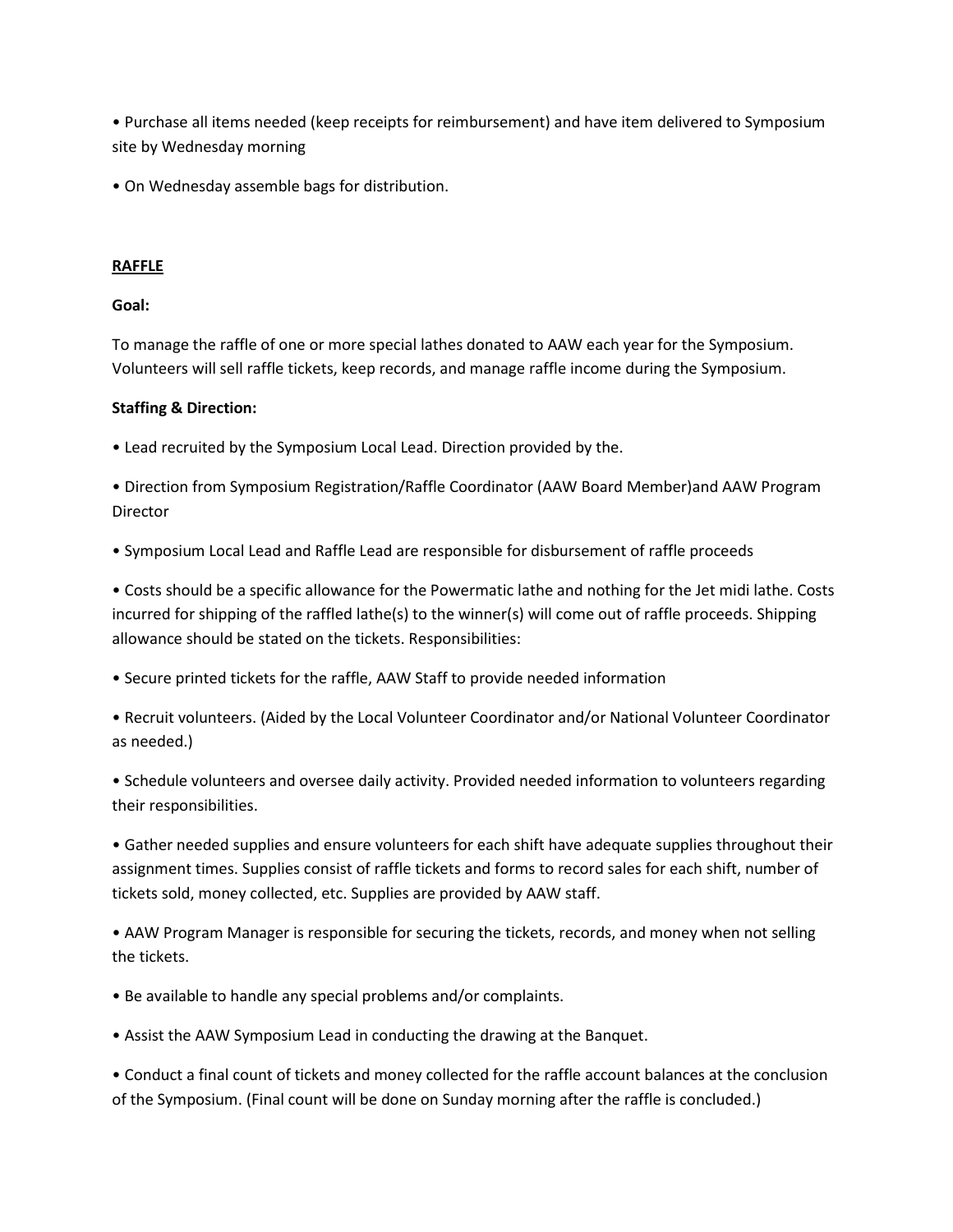• Volunteers must be at the raffle sales station in the lobby area at all times during the Symposium, from Thursday noon, until the close Saturday.

• Additional volunteers are recommended at the station to handle peak sales and manage the cash and tickets.

• The sales station, including tickets and cash, can never be unoccupied.

# **REGISTRATION AREA**

# **Goal:**

Work with AAW Program Director and AAW Staff to organize and perform needed duties in each Registration Areas. Packet Stuffing -To gather all printed materials provided by the AAW or materials shipped directly to a location to be assembled. Assemble Symposium packets for all registrants. Registration - Hand out the registration packets and assist with questions and information. AAW Products - To help sell the items that are in the AAW Product Booth. Volunteers will help organize the merchandise on the tables, assist purchasers, check inventory, and help with entry of sales on AAW product sales software. Assist in packing all items returning to AAW office. Visitor Badge& Greeting - Greet non-registered attendees and provide visitor wristbands or other means of temporary identification. Volunteers will also provide basic directions to Symposium events and answer visitor questions. Volunteers will maintain a count of non-registered guests for AAW use in planning future years' events.

# **Staffing & Direction:**

- Recruited by the Symposium Local Lead.
- Direction from AAW Program Director, Symposium Registration/Raffle Coordinator (AAW Board Member) and AAW Staff. Responsibilities:
- Recruit volunteers. (Aided by the Local Volunteer Coordinator and/or National Volunteer Coordinator as needed.)
- Volunteers need to be detail –oriented to be sure all tasks are done correctly
- Supervise each of the areas, what happens and when. o Packet Stuffing-
- Secure all materials for stuffing that have been shipped/stored prior to Symposium week. Identify those boxes and secure labels to assure delivery to the correct location.
- Coordinate location of room for packet stuffing with Symposium Lead and Symposium Local Lead
- Contact Local Shipping Lead to arrange delivery of shipped items to the packet stuffing room by Wednesday of Symposium.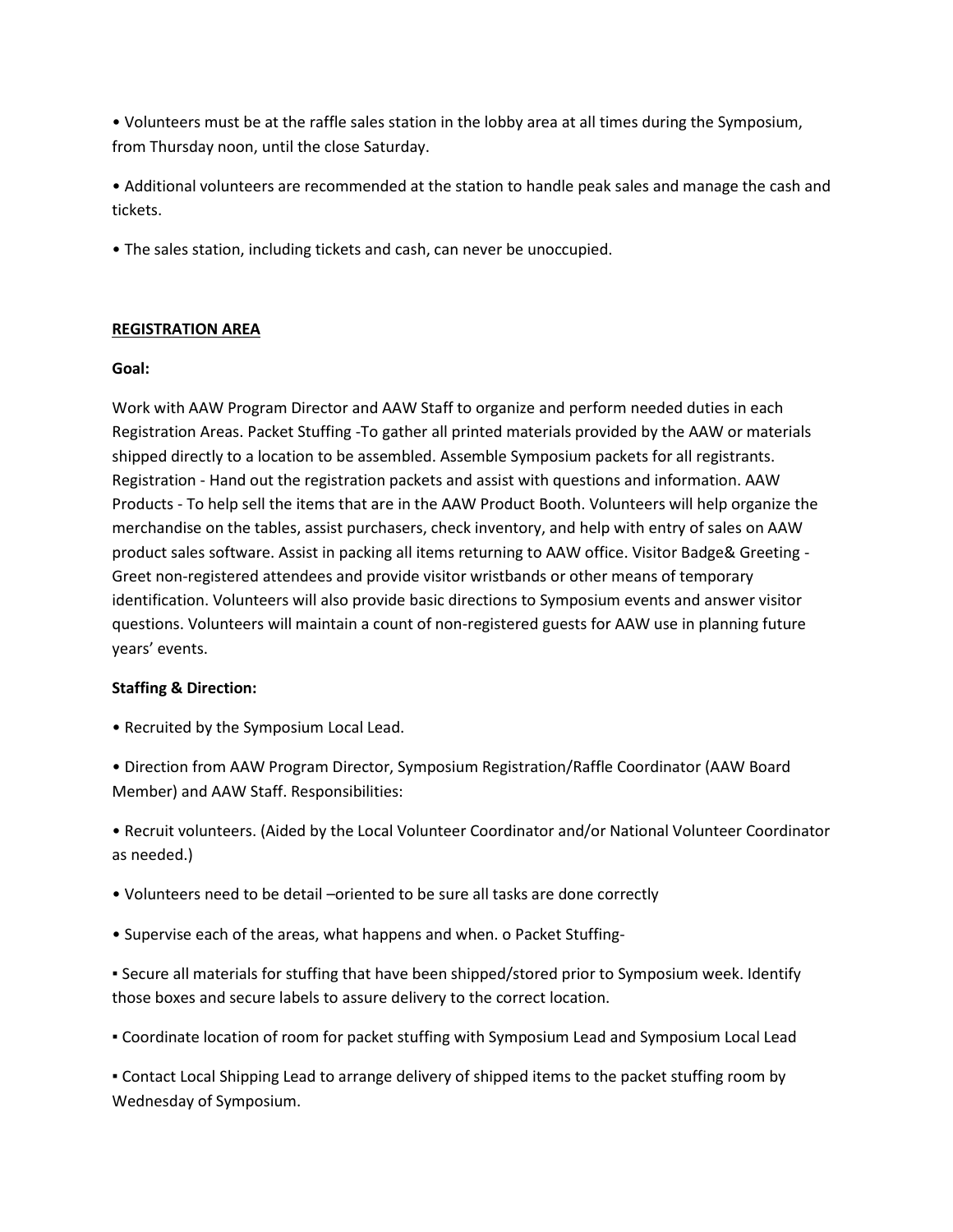▪ Direct all Packet Stuffing volunteers when to report to Packet Stuffing area. The packet stuffing is usually accomplished in one day; however, volunteers should be available second day to finish up any last-minute needs.

▪ Obtain List of all items going in packet and packet stuffing instructions from AAW Staff prior to start of work.

- Confirm that all items on the list are present before starting
- **AAW Staff may be available to assist.**

▪ Host Chapters may insert one page promoting their club(s), with contact information, in the packet. o Registration

▪ Obtain Name badges, lanyards, packets and other registration materials from AAW Staff and Packet Stuffing Lead.

▪ Have all registration items on or next to the tables, badges in alphabetical order and signs on tables for lines.

- Volunteers to handout badge, lanyard and packet to each pre-registered symposium attendees.
- Volunteers will have a training session prior to beginning work.
- **•** Other AAW Staff may be there to assist
- A volunteer to be stationed at On-Site Registration Booth to assist AAW Staff with on-site registrations.
- Hand out blank registration forms and guide them on next steps REGISTRATION AREA AAW Symposium Lead Volunteer Guide and Instructions 16
- After Friday noon the AAW staff will handle additional registrants. o AAW Merchandise Sales

▪ On-going National Coordinator position provides direction during the symposium and coordinates with the Symposium Local Lead.

▪ Six months prior to Symposium, provide three recommendations of local printers for T-shirts and documents so AAW can start price comparisons. The Symposium Local Lead is to provide input for this recommendation.

▪ Appoint "Runners" for the AAW Sales function. Runners will need to be available for errands. (examples: water for volunteers, print Shop, bank runs) Volunteers Runners for this Committee need to be local.

**• The Lead and one volunteer may be cashiers.** 

▪ AAW Product Booth area may be adjacent to the registration area or located in the Vendor area, depending on each year's facility setup. o Visitor Badge and Greeting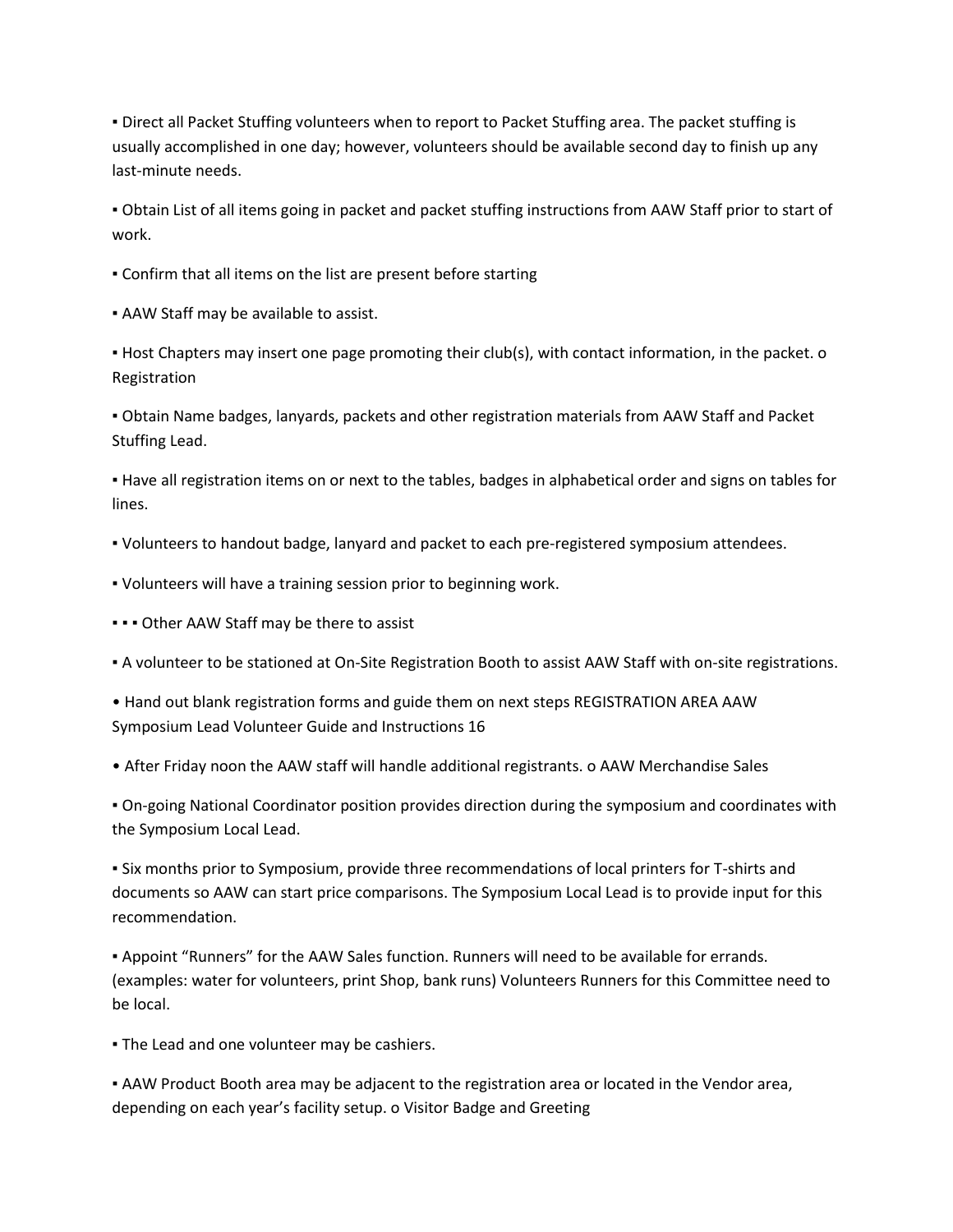▪ Schedule volunteers and oversee daily activity. Provided needed information to volunteers regarding their responsibilities. ▪ Gather badges (wristbands) and/or other supplies needed.

▪ Report daily statistics to the Symposium Local Lead to provide to AAW staff.

- **Ensure volunteers at each greeting station have adequate supplies throughout their assignment times.**
- **.** Be available to handle any special problems and/or complaints from visitors.

▪ Teams of two volunteers should be stationed at each major public entrance to the Symposium during all open hours. One or more of the major entrances may require addition teams during peak periods (lunchtime, mid- afternoon, or other.)

▪ Volunteers should wear some type of identifying clothing (Scout uniform or provided free AAW Symposium volunteer Tee shirts.)

▪ Volunteers will be instructed on specific language and questions to ask visitors prior to the event.

# **EXHIBITION GALLERY**

## **Goal:**

Gallery volunteers help to make visitors feel welcome, and protect the artwork on display

# **Staffing & Direction:**

- AAW Curator will be the lead for the Exhibition Gallery.
- Direction and most of the volunteers will be by AAW Curator.
- Assist in getting additional volunteers as needed.

# **Responsibilities:**

• Recruit volunteers. (Aided by the Local Volunteer Coordinator and/or National Volunteer Coordinator as needed.)

- Unpacking pieces, and assist in assembling pedestals is handled
- This task requires attention to detail and a gentle touch.

• Volunteers provide a welcoming presence for visitors, answering questions and referring visitors to AAW staff for sales.

• Volunteers provide security for the work on display, reminding visitors, as necessary to observe gallery rules.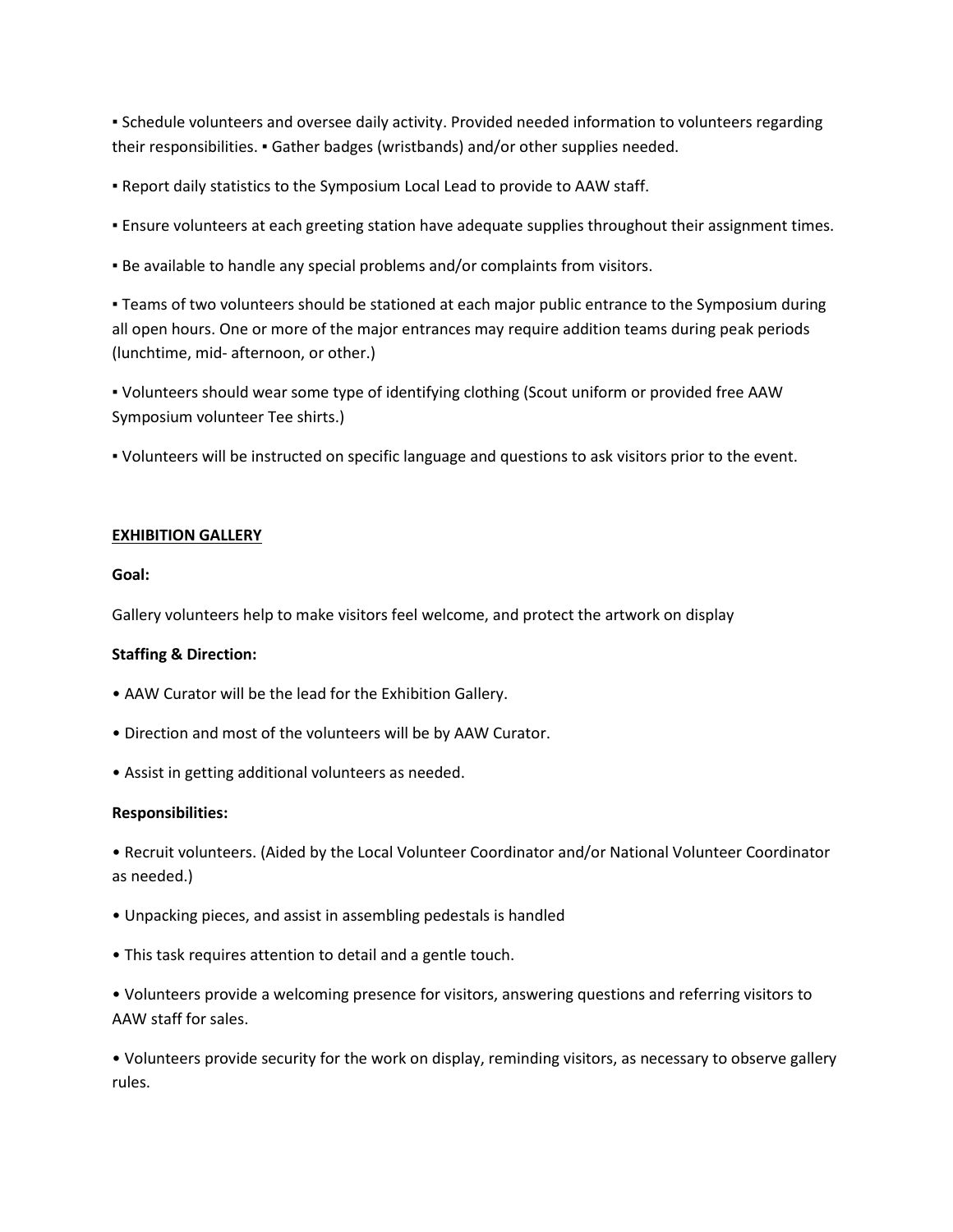- Volunteers must be able to stand for the shift period.
- Orientation is provided at the beginning of the shift.

• Volunteers to assist in packing of all gallery pieces for shipment at end of show Volunteer Sign-ups are open first to exhibiting artists. AAW Curator will work with you in scheduling AAW Curator will verify schedule prior to volunteer recruitment.

# **INSTANT GALLERY**

## **Goal:**

To receive, register, position items for display, and answer questions about pieces donated or displayed in the Instant Gallery, Silent Auction, Intimate Critique, POP Auction, Return to the Community (Empty Bowls), Beads of Courage, and The Wall. Return pieces to artists at end of Symposium. Perform data entry for item records. Work with Auction Committee and AAW Curator to coordinate packing and pickup of and POP Auctions.

# **Staffing**:

- Recruited by the Symposium Local Lead.
- Direction from Symposium Instant Gallery Coordinator (AAW Board Member) and AAW Staff.

• Working with the Local Lead to identify a local charity to be the recipient of the proceeds from the sale of the Empty Bowls. To be identified no later than early December so the information can be published in the AAW February Journal.

• As volunteers are identified in advance of the symposium, schedule volunteers for specific time periods. As new volunteers are identified during the Thursday registration process, they will report to the committee Lead for scheduling during the symposium. Responsibilities:

• Recruit volunteers. (Aided by the Local Volunteer Coordinator and/or National Volunteer Coordinator as needed.)

• Learn what each of the areas are about and what happens in each of the area artwork.

• Study all the documentation attached for each of the areas. o Instant Gallery – Main Gallery set-up o Volunteers o Artwork and Check-in o Artwork Check-out o Auction o Intimate Critique o POP Auction o Return to the Community (Empty Bowls) o Beads of Courage o The Wall

- Make sure copies of all documentation is printed to available at IG Registration desk
- Keep in close contact with the Symposium Instant Gallery Coordinator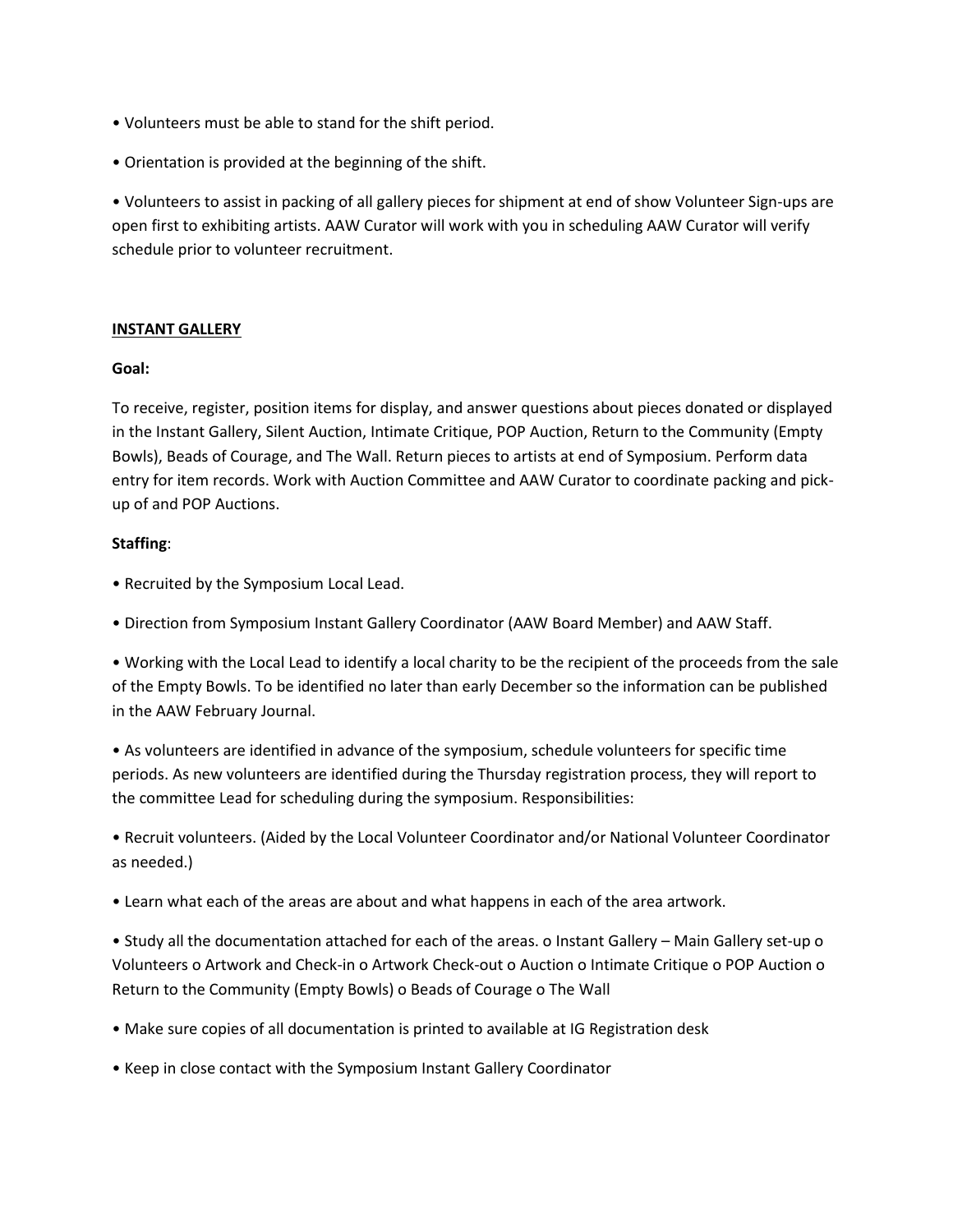• Coordinate getting the supplies needed for the front work area and from the AAW Staff o Laptop, printer/copier, pens to fill out forms, paper.

• Volunteers for set-up on Wednesday afternoon or Thursday morning, assisting in gallery from Thursday afternoon through Sunday afternoon, plus tear-down on Sunday afternoon

- Add new volunteers to the schedule as they arrive during Thursday registration.
- IG volunteers will be assigned to the IG registration desk, task to be assigned based on need.
- Artwork will be processed only at the IG registration desk.

## **VIDEOGRAPHY**

## **Goal:**

Volunteers is to unpack, assemble, test, and place into demonstration rooms by Thursday afternoon. At the close volunteers will disassemble, inventory and pack all video and related equipment for shipment. Each room setup consists of Boom Camera, safety frame with lighting, monitors with stands and any other equipment as needed. Videographers will operate the video equipment and work with the demonstrators to have the best viewing options for all demonstration rotations during the symposium.

## **Staffing & Direction:**

• Recruited by the Symposium Local Lead.

• Direction from AAW National Videographer Coordinator and AAW Videographer Coordinator (AAW board Member).

# **Responsibilities:**

• Set-up and Tear-down o Lead will work closely with AAW National Videographer Coordinator in recruiting volunteers to assist in setup and tear down. o Printed instructions will be available on equipment setups and room setups o Setup will start on Wednesday and go through Thursday until all is completed o Tear down will start at noon on Sunday and go till all is packed and ready for shipment. o Volunteers will work in teams of 2 for each of the tasks

• Videographers o Work closely with the AAW National Videographer Coordinator to encourage any local members that want to be a videographer o AAW National Videographer Coordinator will . Be responsible for interviews and selection process.

■ Set the schedule for rotations ■ Be responsible for training

▪ Selected Videographers will receive a paid registration and volunteer t-shirt. o Assist with any lastminute supplies or needs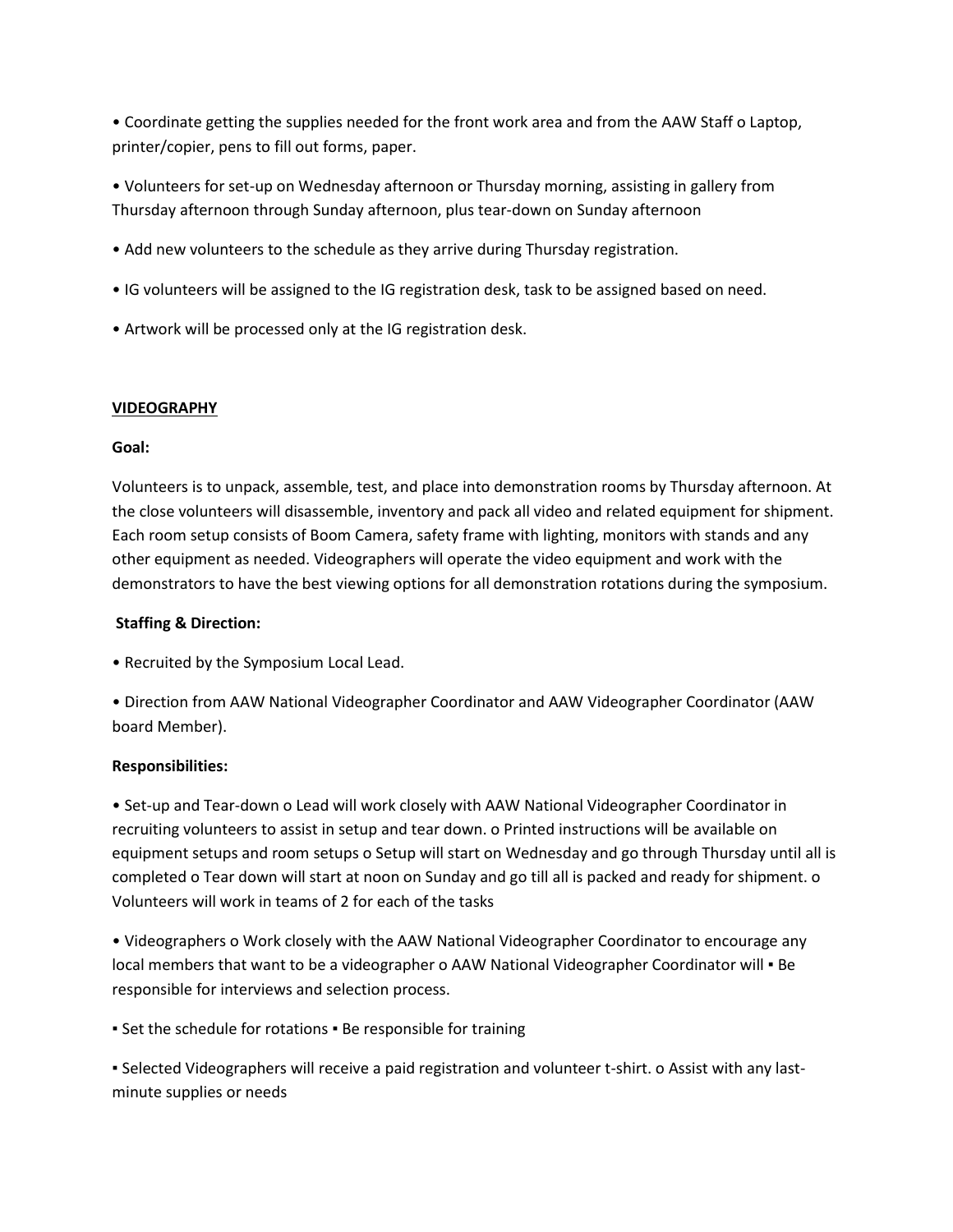o Work as assistant videographer during all rotation, including setup and teardown

o Informing anyone wanting to be a videographer to apply online.

o Application process begins on AAW Website the month of December for next year's symposium

- o All applicants will be determined by beginning of March
- o All Applicants MUST:
- Be an AAW member
- **EXP** Have experience in being a videographer
- Work at least 6 rotations

▪ Help with setup or teardown (Thursday 8am till finished or Sunday 1pm till finished) ▪ Be able to stand for 90 minutes at a time

**EXTEND MANDATORY FIGHTS ATTER FIGHTS** 

#### **TOOL ROOM**

#### **Goal:**

Provide tools, and materials required by demonstrators during the symposium that are impractical for them to bring with them. Responsible to set up, service, and repack AAW grinders for each demonstration room**.** 

#### **Staffing:**

- Recruited by the Symposium Local Lead.
- Direction from AAW Symposium Lead AAW Board Member.

#### **Responsibilities:**

- Recruit volunteers. (Aided by the Local Volunteer Coordinator and/or National Volunteer Coordinator.
- Work closely with the AAW Symposium Lead who will supply you with documentation on what equipment, wood and supplies are needed.

• Responsible for setting up and operation of the Tool Room. o Gather tools from local sources and chapter members needed. o Document and label all equipment and supplies that are loaned to the symposium. See documentation. o Have large poster of Rotation Schedule to put on wall for everyone to see o Provide on the spot assistance during all rotations to supply backup, missing, failed, or unplanned equipment and supply needs. o Collect borrowed tools and equipment at the end of the rotations to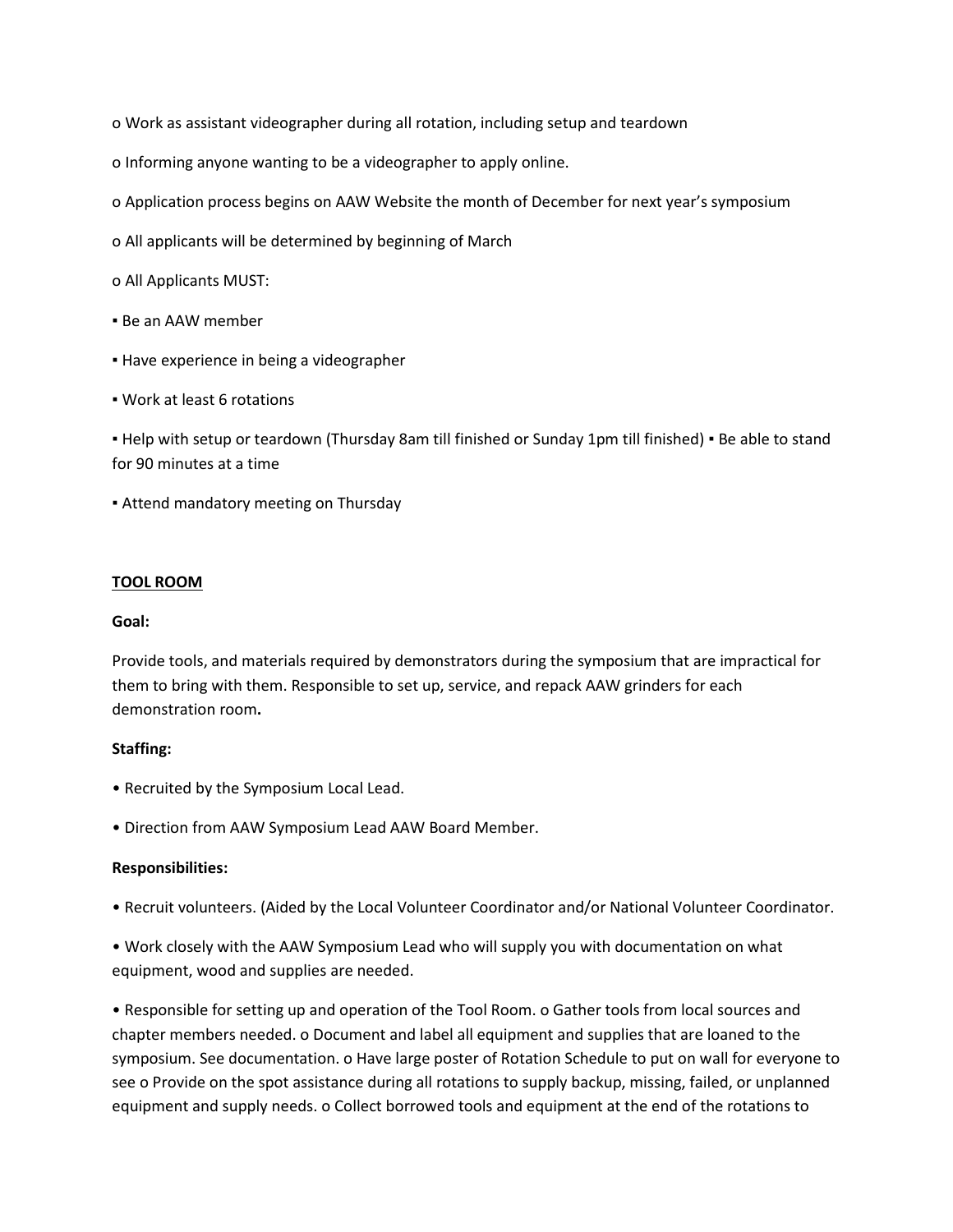return to tool room. o Gather and return all equipment and supplies borrowed from all local lenders. o Pack, Inventory and label all pallets going back to the AAW

• Responsible for gathering needed wood o Work with local members and vendors to acquire needed wood for demonstrations and youth program. o May choose to have one volunteer take lead on this task.

• Grinder set-up and tear-down o Have a copy of each of the room set-up to know where to place the grinder o Follow documentation for grinder set-up and tear-down o May choose to have one volunteer take lead on this task

## **YOUTH TURNING AREA**

## **Goal:**

The Youth Equipment, lathes, chucks, other tools and equipment, will be assembled and prepare the Youth Area for all training rotations, and re-package lathes and tools for pick-up by drawing winners. The Youth Training Assistants will assist the instructor during each rotation by observing, coaching, and otherwise supporting the goal to provide excellent, safe, and effective hands-on training to participating youth.

• Recruited by the Symposium Local Lead.

• Direction from AAW National Youth Program Coordinator and AAW Symposium Lead (AAW Board Member).

• Volunteers do not have to be symposium registrants, but they MUST have basic turning experience sufficient to guide the youth turners and watch for safety issues.

• Must be 18 years of age or older

#### **Responsibilities:**

• Recruit volunteers. (Aided by the Local Volunteer Coordinator and/or National Volunteer Coordinator, and AAW National Young Program Coordinator)

• Work closely with Symposium Lead for o Finding a place where equipment will be shipped to and assembled.

o Obtain needed supplies as instructed

o Prepare for packing and tear-down for lathes and area on Sunday o Review documentation attached for instructions o Have First Aid Kits available in Youth Area (items needed are in the documentation)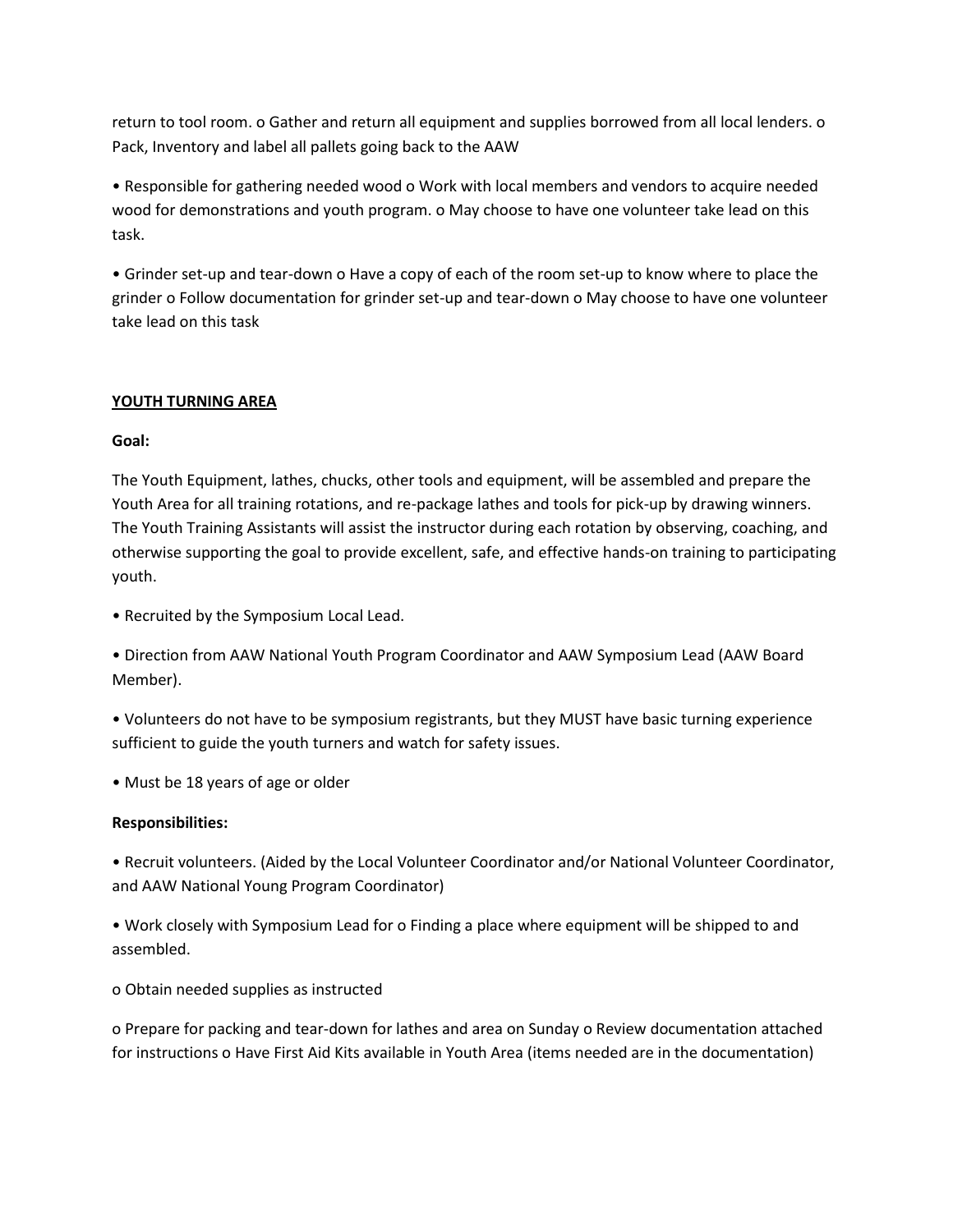o • Work closely with Symposium Youth Program Coordinator on o Number of rotations and number of volunteers needed. Will vary according to how many youth sign up or rotations offered. o Volunteers must sign in at Volunteer booth to confirm their commitment on the Youth schedules, which are displayed on the board next to booth o Review documentation attached for instructions o Have printed instructions for volunteers to read before each rotation is to start. Documentation attached. o Have list of phone numbers available in Youth Area for emergencies.

o • Work with the Symposium Volunteer Coordinator to post and maintain the on-site sign-up board (located next to the Volunteer booth) to staff and schedule sufficient volunteer assistant for each session. Many will not volunteer until after they arrive at the Symposium. During registration on Thursday, emphasis will be made on filling those youth sessions with the highest enrollment.

## **Lighthouse**

## **Goal:**

Provide an orientation to and experience with woodturning for visually impaired to the Symposium. Emphasis is on giving these visitors actual hands-on experience in turning under the direct guidance of committee volunteers. Lighthouse will coordinate this event.

## **Staffing & Direction:**

- Recruited by the Symposium Local Lead.
- Direction from Lighthouse Coordinator. Responsibilities:
- Lighthouse will arrange for Volunteers
- Recruit additional volunteers as needed. (Aided by the Local Volunteer Coordinator and/or National Volunteer Coordinator.)
- Work closely with Lighthouse Coordinator for instructions.
- Visually Impaired/Blind participants is on Friday morning
- Visually Impaired/Blind turning event: o Arranged by the Lighthouse Coordinator o Volunteer information

▪ Keep hands in contact with student at all times when lathe is in operation, including sanding and finishing. Pens will be turned down and rounded. Pen kits will be included. Volunteers will need to remove the chuck and tail stock from the lathe and install mandrel and mandrel saver. Turn and sand pen. Take student to buffing wheel operator for polishing and then on to the assembly volunteer.

▪ Volunteers will be given mandrel, pen kits and prepared blanks for each session. The mandrels, mandrel savers and bushings need to be returned to the Lead at the completion of the session.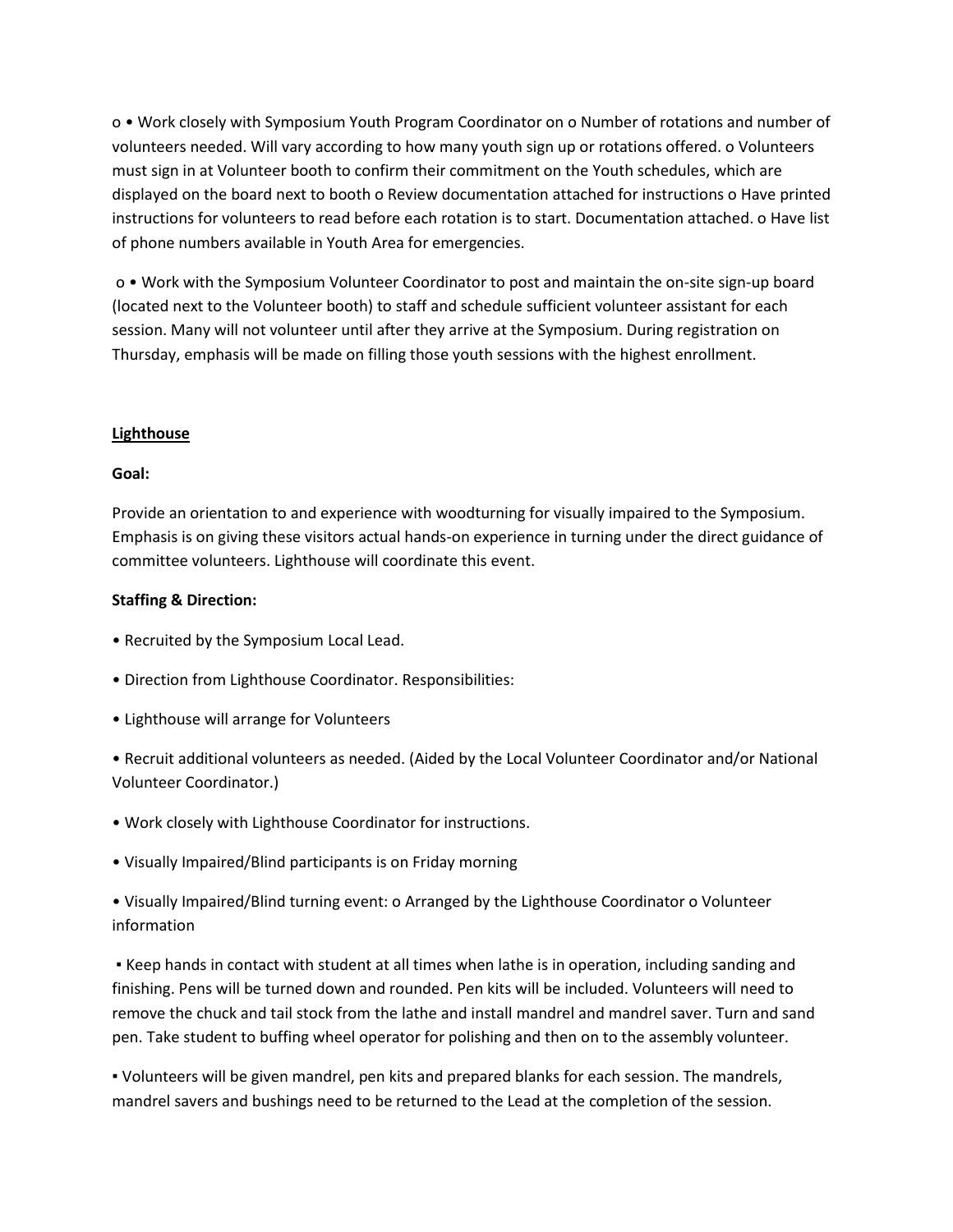- Volunteers will help clean up the area after the session is finished.
- Schedule: o Event usually takes place during a Friday morning rotation

#### **INTERNATIONAL DEMONSTRATOR**

Greet and provide assistance to our international demonstrators throughout the symposium. Provide any help to other demonstrators with special needs.

#### **Staffing:**

• Recruited by the Symposium Local Lead.

• Direction from AAW Program Director and AAW Board Member in charge of International Demonstrators.

#### **Responsibilities:**

- Recruit volunteers. (Aided by the Local Volunteer Coordinator and/or National Volunteer Coordinator.
- Assign one volunteer to each International Demonstrator

• Work closely with the AAW Program Director information on: o List of all International Demonstrators, including email address and phone number. o Any special instructions

o Flight Schedules, arriving and departing

• Continue to get updated information as needed Instructions:

• Contact them by e-mail at least three months prior to the symposium to introduce yourself and ask if they have any special needs or requirements.

- Inform them they will be met at the airport and escorted to the hotel and convention center.
- Meet them at the airport and escort them to their hotels.
- Have Sign made up with their name to hold up at arrivals. This is the best way to assure meeting.

• Give them a brief tour of the convention center, and answer any questions they may have regarding schedules, locations, etc. Since most will be foreign visitors, offer to help with any immediate issues, such as currency information.

• Once they are at the hotel, get conformation on their departure time and when/ where to pick them up to return to the airport.

• Give them your cell number and ask for a number to reach them during the symposium in case of any issue that may occur.